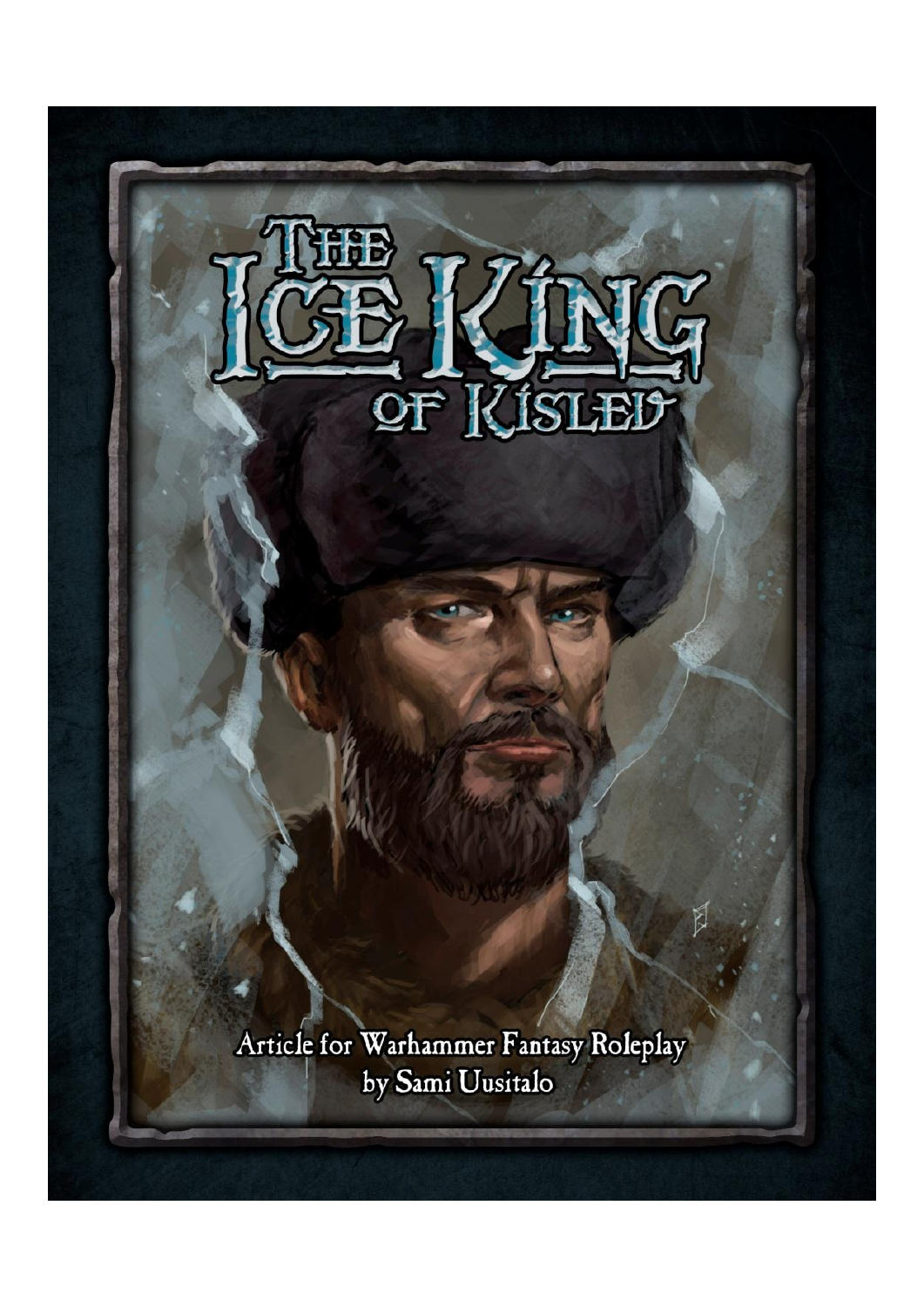# The Ice King of Kislev

*I assure you, my good lord, that no party in Altdorf today can be considered adequate without fresh ice to cool the drinks of your prestigious guests or a fabulous griffon made entirely of ice, captivating their attention as the center piece of your dinner table. My ice comes from the very bosom of Mother Kislev, frozen by the harsh winds of the tundra and harvested from the clearest lakes. It is as exquisite as a kiss from the Ice Queen herself. This I can guarantee, my lord, for I have had the pleasure of savoring both. I trust I can put you up for an order then?*

*- Vladimir Tyudor, the Ice King of Kislev, in a sales pitch to Graf Reichenbach*

Vladimir Tyudor, a Kislevite merchant, charlatan, and the self-proclaimed Ice King of Kislev has recently come up with a plan to harvest ice from the frozen lakes up in Northern Kislev for the purposes of exporting it to Altdorf where he will sell it as a luxury good to the capital's crème de la crème.

Being a shrewd marketer, the King has convinced Altdorf's nobility that nothing says wealth and influence quite like offering ice-cold refereshments during the hot summer months. Bewitched by the King's boisterous charm the nobles are fiercely competing over his services and business is good. However, he knows from experience that his current fame and fortune can wane in an instant and, at worst, turn into a pitchfork-wielding mob, so he is bent on squeezing every crown out of their purses before the window of opportunity closes.

This article presents the Ice King's venture and details how you can use him in your games. Firstly, the Ice King himself and his trade are introduced. Then, some of his accomplices and associates are examined, and, finally, different ways how to use him in your games ranging from short encounters to a whole campaign are presented. The article places Tyudor's ice business in Altdorf, but it could just as well be located in Nuln or Marienburg if that is more convenient for the Gamemaster.

#### **Written by:** Sami Uusitalo [\(sami.uusitalo1@gmail.com\)](mailto:sami.uusitalo1@gmail.com)

#### **Cover and art by:** Pasi Juhola [\(http://pahapasi.deviantart.com\)](http://pahapasi.deviantart.com/)

A thousand thanks to Pasi Juhola for another magnificent cover illustration. Also, thanks to Lauri Maijala for his comments and suggestions as well as giving this article an online home on The Daily Empire.

This article was partly inspired by the real Ice King Frederic Tudor (http://en.wikipedia.org/wiki/Frederick\_Tudor )

Warhammer Fantasy Roleplay © Games Workshop Limited 1986, 2005. This edition © Games Workshop Limited 2012. Games Workshop, Warhammer, Warhammer Fantasy Roleplay, the foregoing marks' respective logos and all associated marks, logos, places, names, creatures, races and race insignia/devices/logos/symbols, vehicles, locations, weapons, units and unit insignia, characters, products and illustrations from the Warhammer World and Warhammer Fantasy Roleplay game setting are either ®, TM and/or © Games Workshop Ltd 1986-2012, variably registered in the UK and other countries around the world. This edition published under license to Fantasy Flight Publishing Inc. Fantasy Flight Games and the FFG logos are trademarks of Fantasy Flight Publishing, Inc. All Rights Reserved to their respective owners.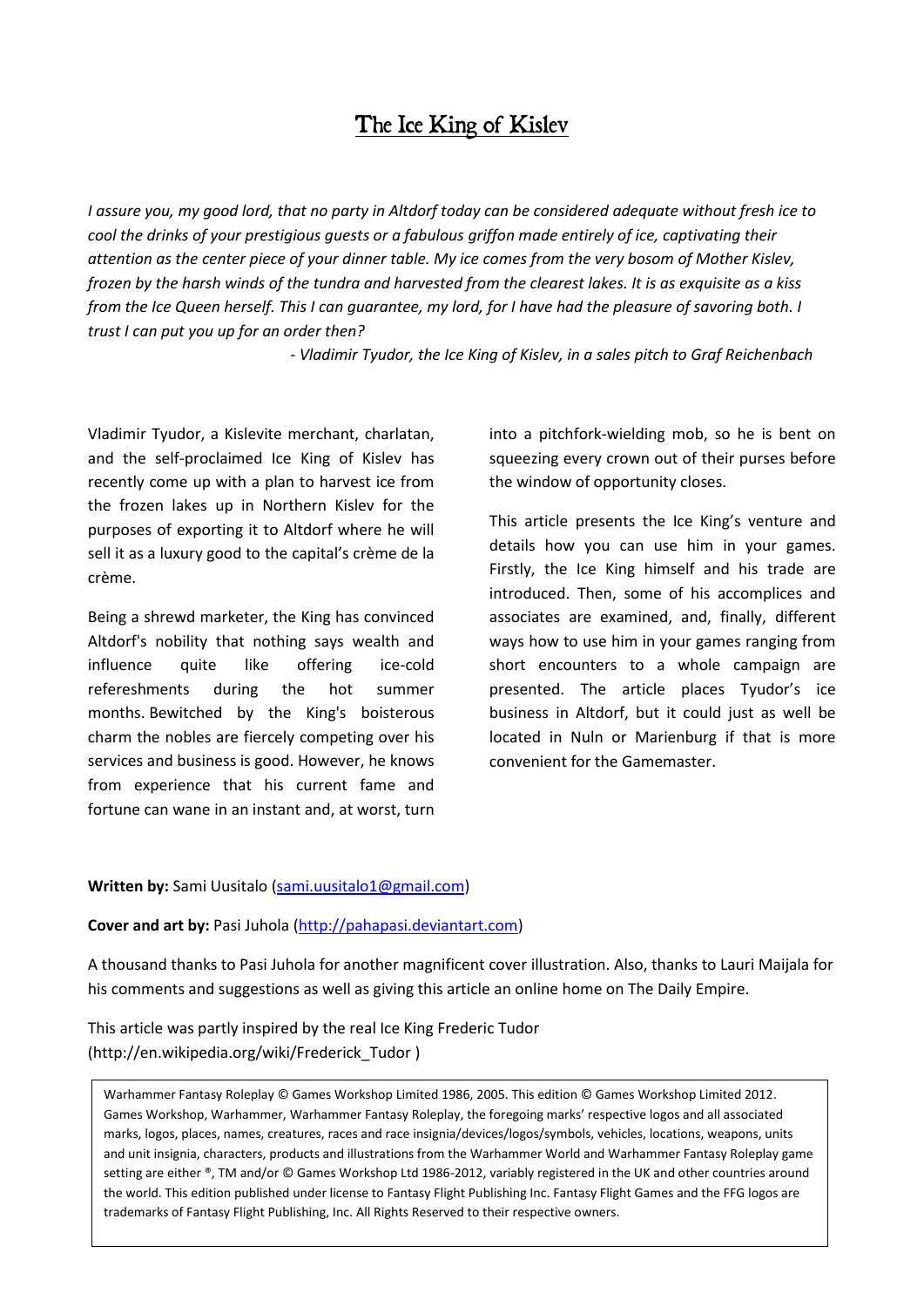# It's Good to be the King!

The Ice King of Kislev is truly a larger than life figure. The histrionic man has an aura of confidence about him that people are naturally drawn to. His natural charm is further emphasized by his witty way with words as well as a never-ending barrage of amusing anecdotes, and people say his boisterous laughter easily carries from one side of Altdorf's Little Kislev to the other.

Vladimir Tyudor is in his early forties and has typical Kislevite looks: he is tall with clear blue eyes and thick, black, neatly trimmed beard. He is always seen dressed in traditional Kislevite clothing to highlight and emphasize his heritage. The many years spent travelling from one corner of the Empire to the other have honed his Reikspiel to the extent that Vladimir sometimes feels the need to overemphasize his Kislevite accent.

The first thing people notice about Tyudor is his beloved fur hat. Vladimir often talks to his hat, addressing it *Ushanka*, and stories where he got it are among his favorite topics with the story changing every time he tells it: "*It was a gift from Tzarina Katarin herself… It's made of a bear I killed with my bare hands…. I won it in a game of Kislevite roulette…"* Some find this habit quite disturbing however, like that one time in Middenheim when an



exasperated witch hunter Neuhauser went so far as to declare the fur hat a wanted mutant that is actually controlling the Kislevite's mind. All in all, Ushanka has become an inseparable part of the King's persona and to many people it defines him (*"You mean that foreigner who calls himself a king and talks to his hat?"*).

As befits the King's persona, there are numerous rumors, the next more outrageous than the last, about his past. His name is known in many places, often in a less flattering context, as he is claimed to have numerous scams and failed business ventures to his name. In the past he has left Middenheim, Nuln, and, most recently, Marienburg in a haste to avoid flogging in the hands of outraged clergy, angry competitors, or fooled customers. Tyudor just dismisses such rumors with a wave of his bearlike arms and a disarming laughter or joke.

Now, after several years of exile, Tyudor has returned to Altdorf, and this time he intends to stay for keeps. This is because of his unshakable

> faith in latest idea – harvesting ice and selling it as a luxury good to the nobility. For two months now he has been marketing his wares to Altdorf's high society and to his delight they cannot get enough of it. As a result, any party worth its salt will serve Kislevite ice to cool the guests' drinks or feature an exquisite ice carving as a center piece at the table. Tyudor is enjoying his fame and fortune, but from previous experience he knows his streak of good luck

can come to an all too familiar abrupt end any day. Therefore, being a superstitious man, he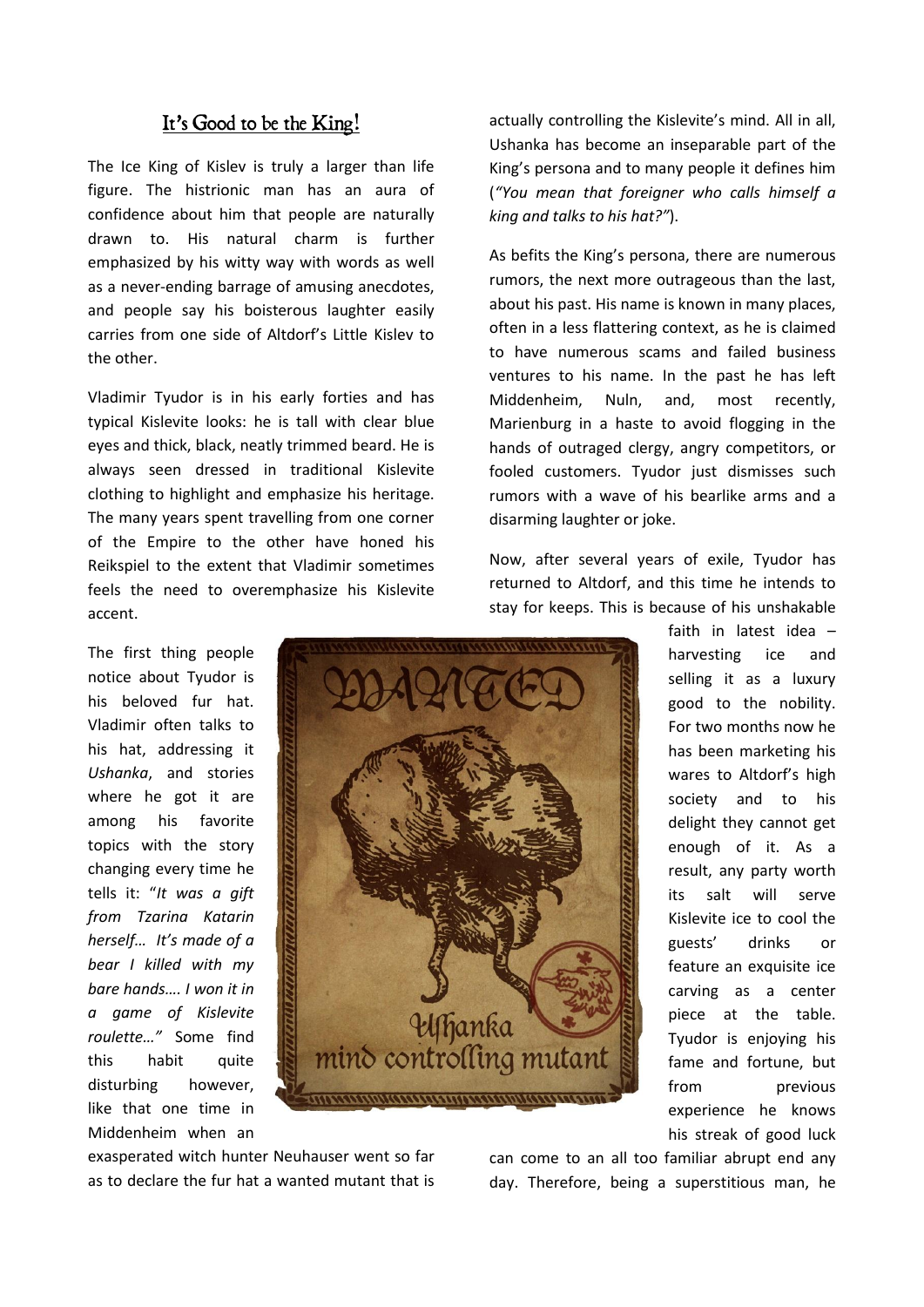brings in a Kislevite wise woman to say prayers of good luck each week.

# The King's Court

Vladimir Tyudor has many people in his employ, mostly large Kislevite laborers to do all the heavy lifting. Some of the more important NPCs are introduced below.

### **Thuram Stoneback** (Dwarf male, Engineer)

### *Not now, I'm busy!*

Thuram Stoneback is a Dwarf engineer whose job is to take care of the ice house and the conveyer belt contraption. He is a member of the Dwarven Engineers' Guild and, unlike most of Tyudor's other employees, does not sleep in the premises.

Thuram is first and foremost a professional engineer. Usually, he can be found walking around the property, his goggles on, his long beard tucked under his belt, and his tools jingling as he hurries to fix another sudden problem of some sort. Busy and gruff, Thuram rarely bothers with idle chit-chat. He does, however, make time to talk with anyone who shows proper respect for him and his line of work. Recently, Thuram has been working on Tyudor's new vision: a Wondrous Freezing Apparatus and Cooling Container, or what Thuram calls "an icebox".

### **Holger Nilson** (Halfling male, Scribe)

*Do you have any idea how much that would cost us?*

This Halfling accountant can be found in Tyudor's offices. He spends most of his time in his candle lit room, buried under mountains of paper: bills of sale, purchase orders, writs of payment, forecasts and inventory calculations. He thinks himself second-in-command in this operation, although no-one but Anna actually shares this vision with him.

Dark rings around Holger's spectacled eyes speak of too many sleepless nights and his explosive temper tantrums are a clear sign of stress (although he never loses his temper in front of Tyudor). To fight the growing stress levels and to calm his nerves Holger has picked up a nasty drug habbit. He gets Black Lotus from his cousin who works at one of the many inns on the Street of a Thousand Taverns. He is well on his way to being seriously addicted and that might spell all kinds of trouble for the Halfling.

### **Agusto Rodinello** (Human male (Tilean), Artisan)

# *Well, definitely not my best work, but I guess it'll have to do…*

The Tilean Agusto Rodinello sees himself as a true artist. His work is certainly on the nobility's lips at the moment being the man behind Tyudor's ice sculptures that are all the rage now. The moody and haunted looking Rodinello is the quintessential artist: he scorns all art, especially his own, but his quest for that perfect masterpiece always draws him back to his work. He constantly complains about the dreadful state of the arts in the Empire and moans the nobility's lack of vision when choosing whom to patron. His inspirations come and go, so he sculpts for days at a time only to do nothing for the next several days. Agusto has had a heated exchange with Tyudor several times because of this.

## **Anna Korikova** (Human female (Kislevite), Servant)

### *More vodka, Sir?*

Anna is the Ice King's personal assistant. She takes care of all kinds of little errands for Tyudor, but her most important task is to make sure that when Tyudor entertains customers in his offices all their needs are taken care of and their cups are always filled to the brim with premium Kislevite vodka.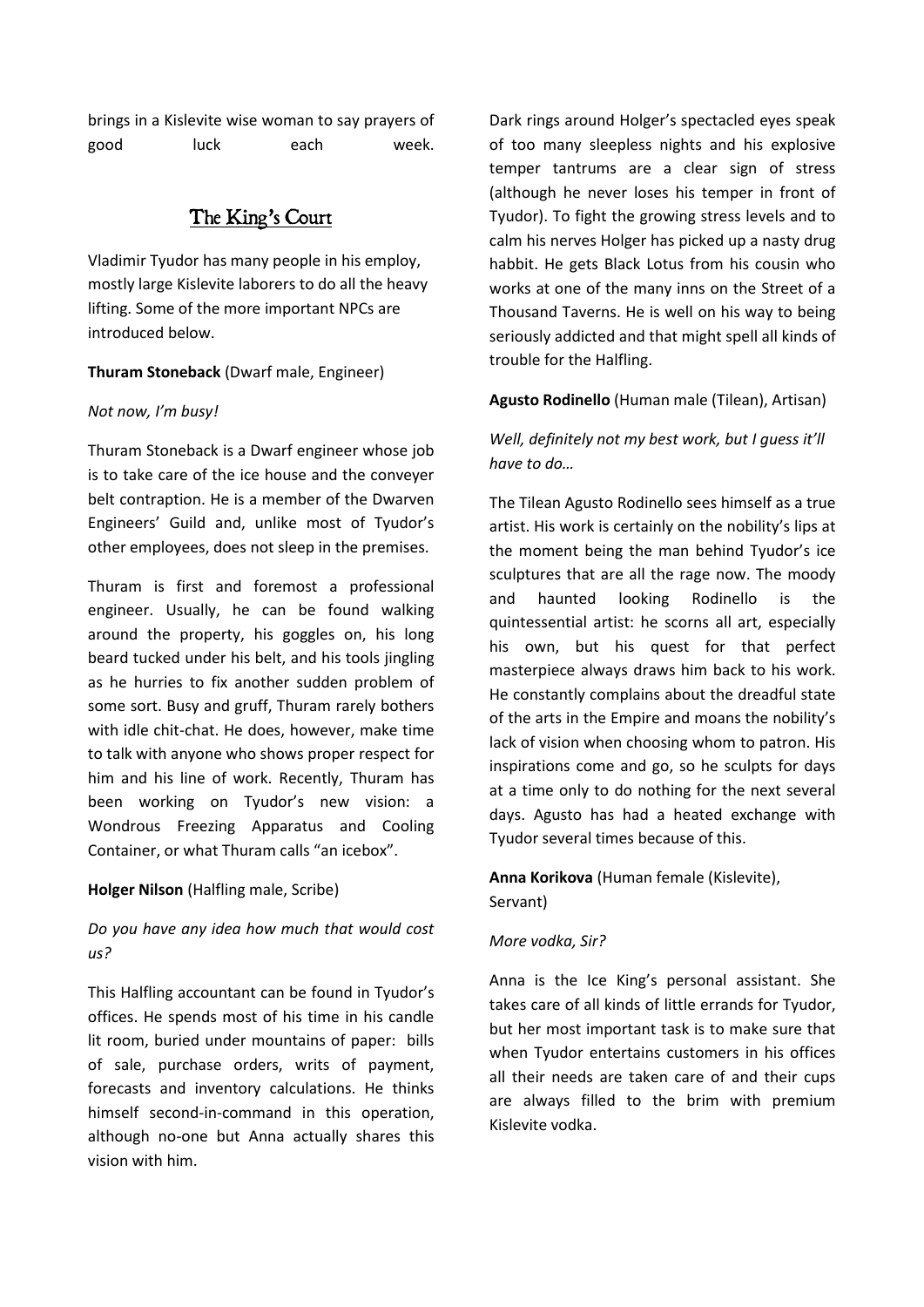Anna is a pretty, young Kislevite woman barely out of her teens. Her long blond her is tied back with traditional headwear and while in Tyudor's employ she wears colorful Kislevite dresses cut to reveal just enough of her long legs. Her brother opposes this strongly and believes Anna has brought shame to their family by working for Tyudor and letting herself be seen like this. When in his cups, he has threatened to do something about the matter several times. Anna's brother does not know that she is hopelessly smitten with Rodinello and dreams of eloping with him.

### The Ice Business

The ice that is eventually sold in the heart of Reikland begins its journey in Kislev. The ice is harvested with specially made saws from a clear water lake by Tyudor's crew. Horses then drag the heavy chunks of ice to a tributary of river Urskoy where they are packed aboard a large riverboat and insulated against the heat with saw dust.

The riverboat starts its travel down River Urskoy and then continues down River Talabec all the way down to Altdorf. By then maybe 15 to 25 per cent of the ice has been lost, leaving still plenty to meet Tyudor's demand. The ice is taken to Tyudor's property in Little Kislev and stored in an ice-house, where the ice is again insulated with saw dust.

From the ice-house, big blocks of ice are guided up a rudimentary, horse powered, conveyor system. Kislevite workers then smash the ice into more manageable sizes with huge mallets. Finally, the heavy blocks are loaded onto carts and sturdy Kislevite icemen take them to customers' homes.

The ice-business is a multifaceted endeavor and Tyudor faces unforeseen challenges on a daily basis. Here are some challenges he might face. The GM can use these to involve the PCs with the

Ice King and his business as well as a springboard for further adventures like the ones presented in *Using the Ice King in Your Games* below.

- Local guilds don't look too kindly on a foreign business doing so well. They can cause all kinds of trouble from extra guild fees to new regulations (having a certain number of Imperial laborers in the workforce etc.).
- A notorious Kislevite racketeer Oleg Sadistinov has all the Kislevite laborers too scared to work for the Ice King. He demands protection money from Tyudor – and a very considerable sum at that. He must be dealt with and the laborers convinced to return.
- Anna Korikova's brother tries to incite the workers to boycott the Ice King.
- The PCs have to find and convince the absent Rodinello to return to work, possibly saving his Tilean behind from some angry debtors in the process.
- Holger Nilson's drug addiction lands him in hot water. A cult of Slaanesh provides him with Black Lotus, but in return they want him to convince Rodinello to sculpt a Daemonette from ice and lace the sculpture with a special potion they have given him before the statue is taken to its noble recipient.
- A group of smugglers tries to blackmail Tyudor. They want to hide something inside the ice. To give a little extra weight to their demands the smugglers kidnap Anna or Holger (or both).
- A competitor tries to hire/coerce one of the PCs to sabotage the ice-house.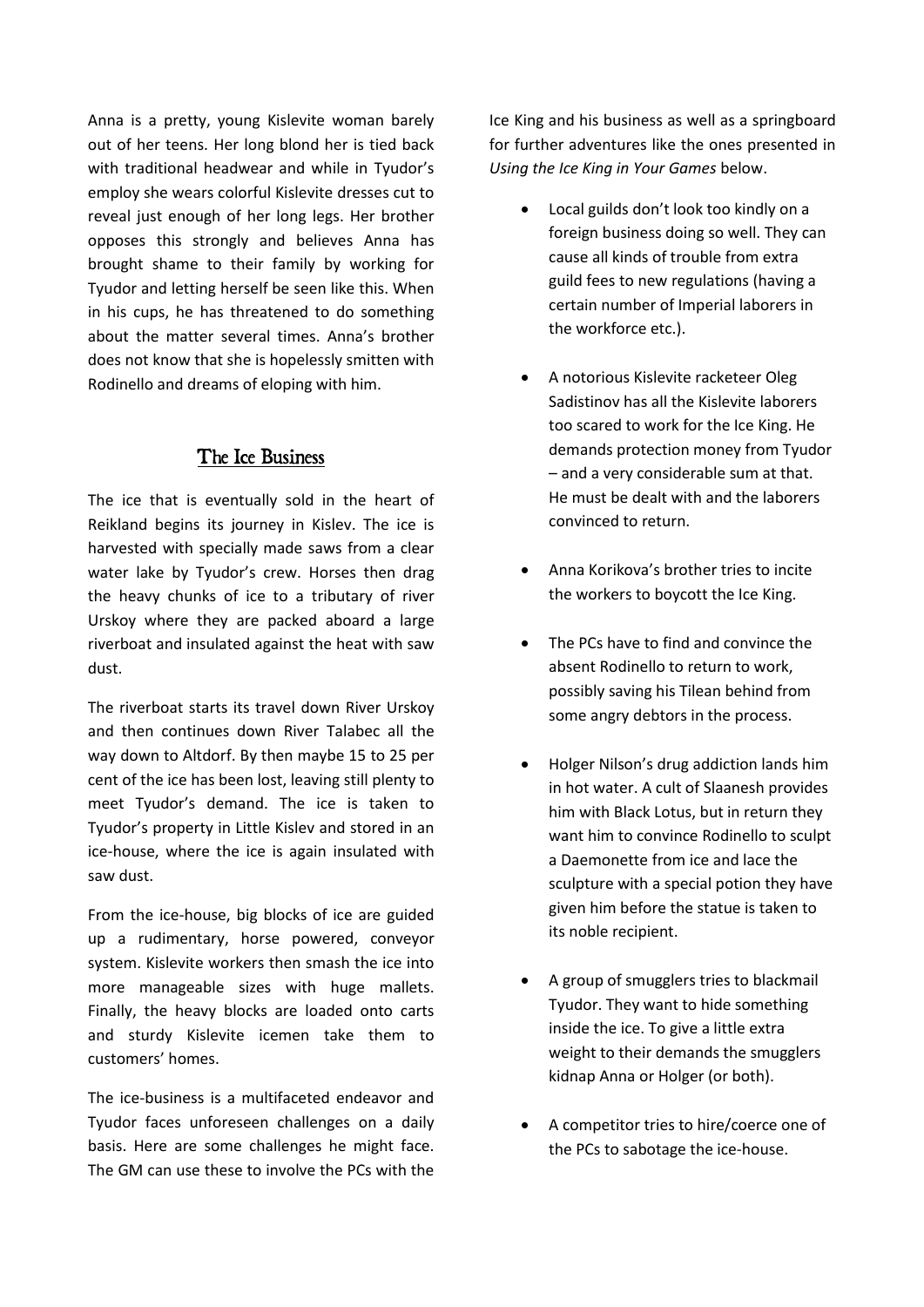# The King's Castle

Tyudor's property in Altdorf's Little Kislev consists of several buildings:



- 1) A two-storey office building has offices for Tyudor and Holger Nilson as well meeting rooms for entertaining (and bribing) clients and city officials. All the rooms are tastefully decorated with tapestries, pelts and a stuffed bear nicknamed Boris (the Bear) stands by the front door, its paws raised menacingly.
- 2) Workers' quarters with modest and cramped housing for the Kislevite workers.
- 3) Stables with four horses and two carts.
- 4) The ice-house where all the ice is stored and insulated with saw dust.
- 5) Horse-powered conveyor contraption designed by Thuram.
- 6) A shed for storing tools and other equipment.

# The Rumor Mill

It is the latest craze amongst the nobles to cool their drinks with some Kislevite ice.

It is rumored the Ice King was Tsarina Katarin's lover.

They say the Ice King's fur hat is actually a wanted mutant.

There is no way that much ice would stay frozen without some dark sorcery.

The Ice King is not Kislevite at all, but an Averlander con-artist.

When the Mannslieb is full, the Ice King turns into a bear and stalks the streets of Altdorf.

The Ice King's Halfling accountant is a frequent visitor on the street of Hundred Taverns.

This is all an Ulrican plot to makes us think of winter even during the summer months.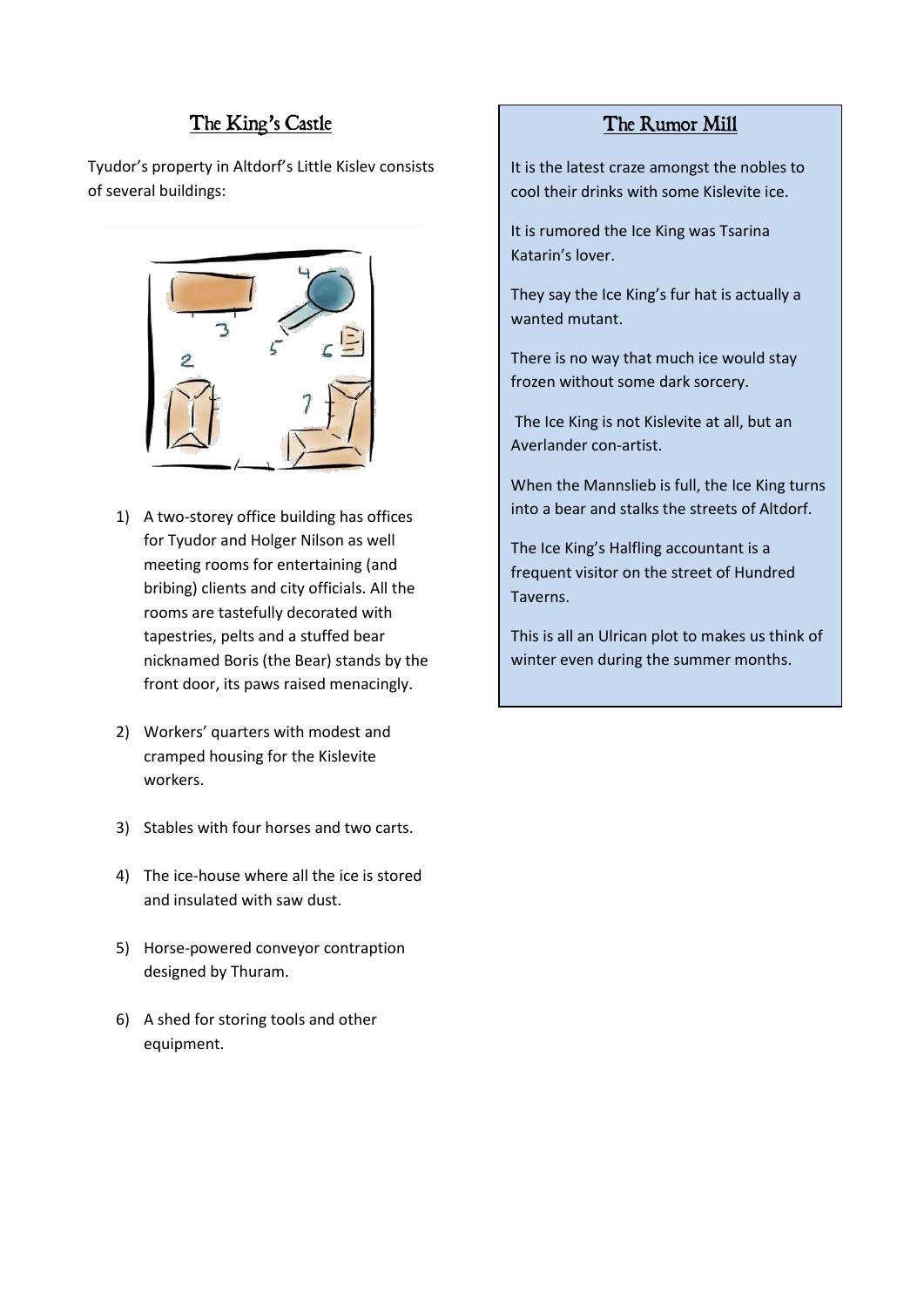# Using the Ice King in your Games

Tyudor's ice business can be used either as an antagonist and an alternative to the usual mutants and cultists, or as an ally or a patron who employs the PCs. Some possible options are discussed next, ranging from a short scenario to a longer campaign.

### The Life of the Party

**The Ice King's Role:** Depends on the GM's needs **Type:** A short encounter or a red herring

Any time the PCs attend a party, a noble mansion, or a theater, restaurant etc. the Ice King can be there (for example, he could be attending the party in *The Edge of Night* or the menagerie at *Enemy Within*). He is introduced to the characters and the GM can use him as a colorful NPC who either amuses or annoys the PCs. He can also serve as a valuable source of information as he is widely travelled. He could be an obstacle to the PCs in a social encounter, a "gatekeeper" who they have to get past without causing a scene or alerting him to their intentions in order to approach their actual "target".

### From Kislev with Love

### **The Ice King's Role:** Antagonist **Type:** A short scenario

The PCs are contacted by one of the Chancellor of Reikland Count Siegfried von Walfen's spies. Von Walfen is the Imperial spymaster and heads a clandestine intelligence network answerable only to the Emperor himself. For some time, the Chancellor has suspected Vladimir Tyudor is a spy or an assassin trying to worm his way into the Emperor's favor. Von Walfen assigns one of his most trusted men to hire some "independent contractors" to infiltrate the Ice King's organization and learn the truth about the man. Von Walfen's man is by no means opposed to

using very heavy handed means to secure the PCs' co-operation and loyalty.

Is Vladimir Tyudor a spy then? Or an assassin? Perhaps. Just as well, he could be a former spy, or just an innocent merchant. For an interesting twist, one of his staff could be the assassin without his knowledge. If the spy/assassin is Anna and she develops a love affair with one of the PCs, things could get very interesting indeed.

Options:

- Entering Little Kislev is like entering a foreign country. People stare at them, no one will offer them any assistance, and the old wise woman lays a curse on them.
- The PCs are harassed by the Kislevite thugs during their investigations. First, they notice that they are being followed. Then, a group of thugs comes to warn them not to "stick their noses where they don't belong".

# The Icy Touch of Death

### **The Ice King's Role:** Antagonist

**Type:** From a short scenario to an adventure of several sessions

Nobles are not the only ones who have a need for ice. A coven of Necromancers is using the Ice King's company to get ice to better store the many cadavers they need in their research. A river boat full of ice is also a great way to smuggle highly illegal equipment, artifacts, and tomes into the capital.

Hannelore Kroetz, a Grey Wizard, has been investigating the coven for months now and she suspects that the ice business is somehow connected to these blasphemers. To avoid drawing attention to herself and ruining her cover, she hires the characters to infiltrate the Ice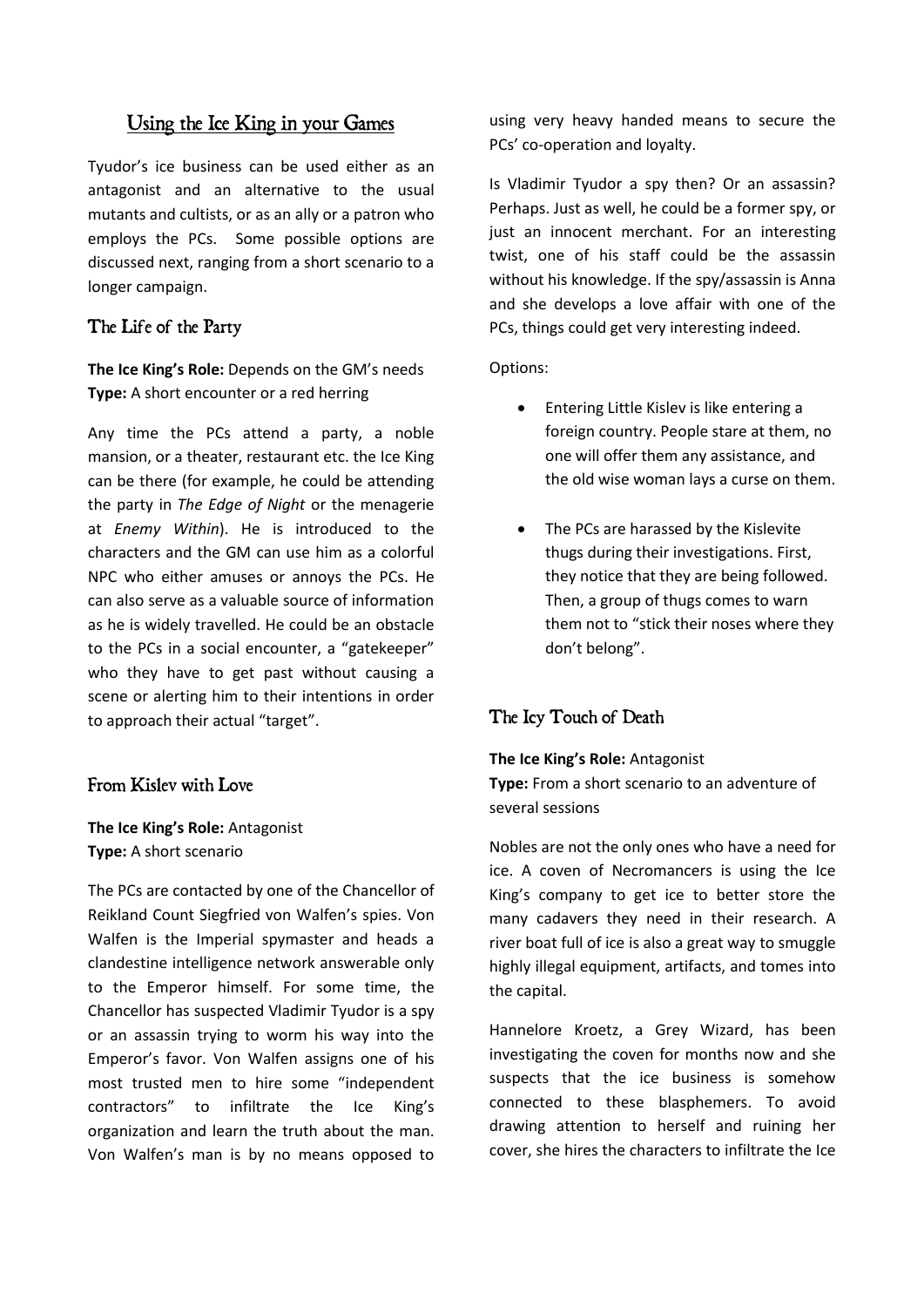King's company and find out if something devious is going on.

The PCs have to either sneak into the company premises to search for clues, or they have to seek out Tyudor, get hired and try to find out what is going on while in his employ. The PCs have to earn the Ice King's trust doing menial jobs before he will let them in on his illegal operations. Finally, they have to use their cover to get close to the coven and confront them with Hannelore.

### Options:

- The Necromancers are called the Hourglass Men. The name comes from rites of dark maleficium where they store the ashes of the deceased into special hourglasses. But for what dark purpose?
- Tyudor is blackmailed by the Hourglass Men. Once the PCs find this out, Tyudor can become an ally instead of an antagonist, depending on how the PCs want to approach the issue.
- Hannelore Kroetz is not a Grey Wizard. She is in fact a former member of the Hourglass Men who was exiled by the other Necromancers because of her dangerously reckless experiments. She seeks revenge and plans to use the PCs to discover the coven's hideout.
- To get employed by the Ice King, the PCs have to get creative in order to create a sudden need for extra workforce. Maybe a sudden accident, labor dispute, or a thug attack leaves most of the Kislevite laborers unable to work. Or they could learn of Holger Nilson's drug addiction and blackmail him.
- Anna Korikova's brother can be an ally to the PCs.

### To See Kislev in a Shard of Ice

#### **The Ice King's Role:** Employer

**Type:** An adventure of several sessions

The Ice King hires the players to travel to Kislev, help his crew harvest ice there and then escort the ice-laden river boat down River Talabec all the way to Altdorf. Or, if this seems like a too long and time consuming trek, he could hire them to board the river boat in Talabheim and escort it to Altdorf. Naturally, the journey is eventful.

The main antagonist is Josef Raab, an elderly Priest of Manann. He is considered narrowminded and his beliefs archaic even by more conservative Mananites. Raab believes using ice the way Tyudor does is unnatural and blasphemy against the natural order of things as well as Manann himself.

To make matters worse, he is a member of the Order of the Albatross, a Mananite order of priest-navigators who wield considerable respect and power. However, Raab has been, in actuality, unleashed on the Ice King's business by some Marienburger merchants who crave revenge. These men have convinced Raab that the Ice King is a blasphemer.

Raab will haunt them all the way to Altdorf. He will use any means at his disposal to sink their boat and destroy the ice. In a desperate last effort, he turns to ancient and forbidden folk songs known only to the most senior members of the Order of the Albatross. The songs (spells) are dedicated to Stromfels and summon an old river monster that Raab then unleashes on the PCs.

Other potential encounters and complications:

 A spy infiltrates the crew, pretending to be one of the boatmen. He is fleeing from Kislev and somebody is after him. The spy seeks to leave messages for his fellows at every larger settlement. Alternately, he could be a fleeing (ex-) cultist.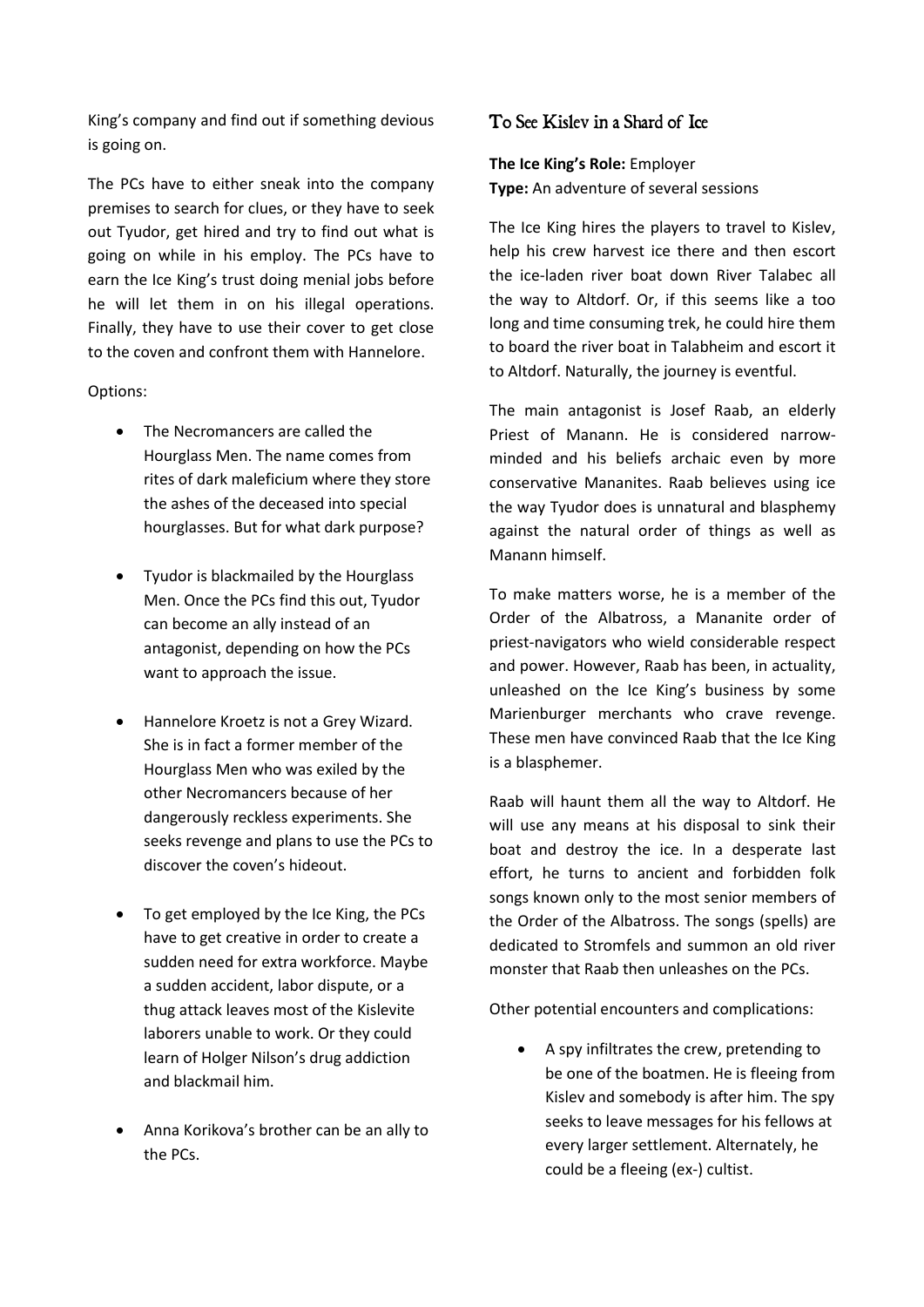- The captain of the river boat has, unbeknownst to Tyudor, cut a deal with some Kislevite criminals and uses the boat to smuggle illegal cargo for them. Once the PCs get aboard, the criminals are convinced that they are after their cargo and want to get rid of them.
- Every river-lock presents trouble as lockkeepers have no idea how to tax the ice. Many of them demand bribes.
- The river boat arrives at a larger settlement. Suddenly, two groups of armed men approach the boat, their armor displaying different crests. The men are militia from two local noble families who are locked in a months-long dispute bordering on open conflict. One group confiscates the PCs' boat while the other group confiscates their cargo. One family intends to use the ice as a cover to infiltrate the other family's castle and launch a surprise attack, while the other family intends to mount a cannon on the river boat and use it to attack the other family's mansion. The PCs have to settle this dispute before they can continue on. And they have to do it before the ice melts.

### The Wicked Witch of the East

## **The Ice King's Role:** Patron/employer **Type:** A longer adventure or a campaign

Ever since starting his ice business, Tyudor has been on a feverish quest to garner enough prestige and influence to attract the Emperor's attention. Were the Emperor to order Kislevite ice to one of his parties Tyudor would be set for life.

Tyudor enlists the PCs to help him on his quest. They should all be given tasks suitable to their professions to contribute to the success of the ice business and the King's goal. Tyudor could even go so far as have the PCs help him blackmail some nobles and Imperial officials to further his goals. In any case, the characters should be very involved in the day-to-day operations of the ice trade at the beginning of the campaign (see *The Ice Business*).

Besides Tyudor's quest to attract the Emperor's attention, the campaign has another overarching theme – the ice itself. During the aftermath of the Incursion of Chaos in 2304 a regiment of Imperial knights came across a small village in Northern Kislev. The villagers were in league with a powerful Ice-Witch. The knights mistook her for a Chaos sorcerer and captured her. The knight commander sentenced the witch to death and had an accompanying wizard prepare an enchanted stake. The commander ran the witch through and had his men throw her body into a nearby frozen lake.

The knights waited for the hole in the ice to freeze over before returning to the Empire satisfied with having rid the world of yet another evil creature. Little did they know that a waterspirit kept the Ice-Witch's spirit alive, feeding her spirit with its own energy. Centuries later her captivity is finally about to end as someone has started harvesting ice from the very lake where the Ice-Witch is imprisoned.

Vladimir Tyudor is blissfully ignorant of this dark history or the fact that the body of the ancient witch is right now frozen within the ice in his icehouse. As the ice is both harvested and slowly keeps melting the Ice-Witch's consciousness becomes more and more aware of its surroundings. And she thirsts for vengeance…

Here are some ideas how the Ice-Witch's spirit affects the campaign:

 The Kislevite wise woman starts to see strange visions and dreams. Eventually, she is convinced the Ice King's property is